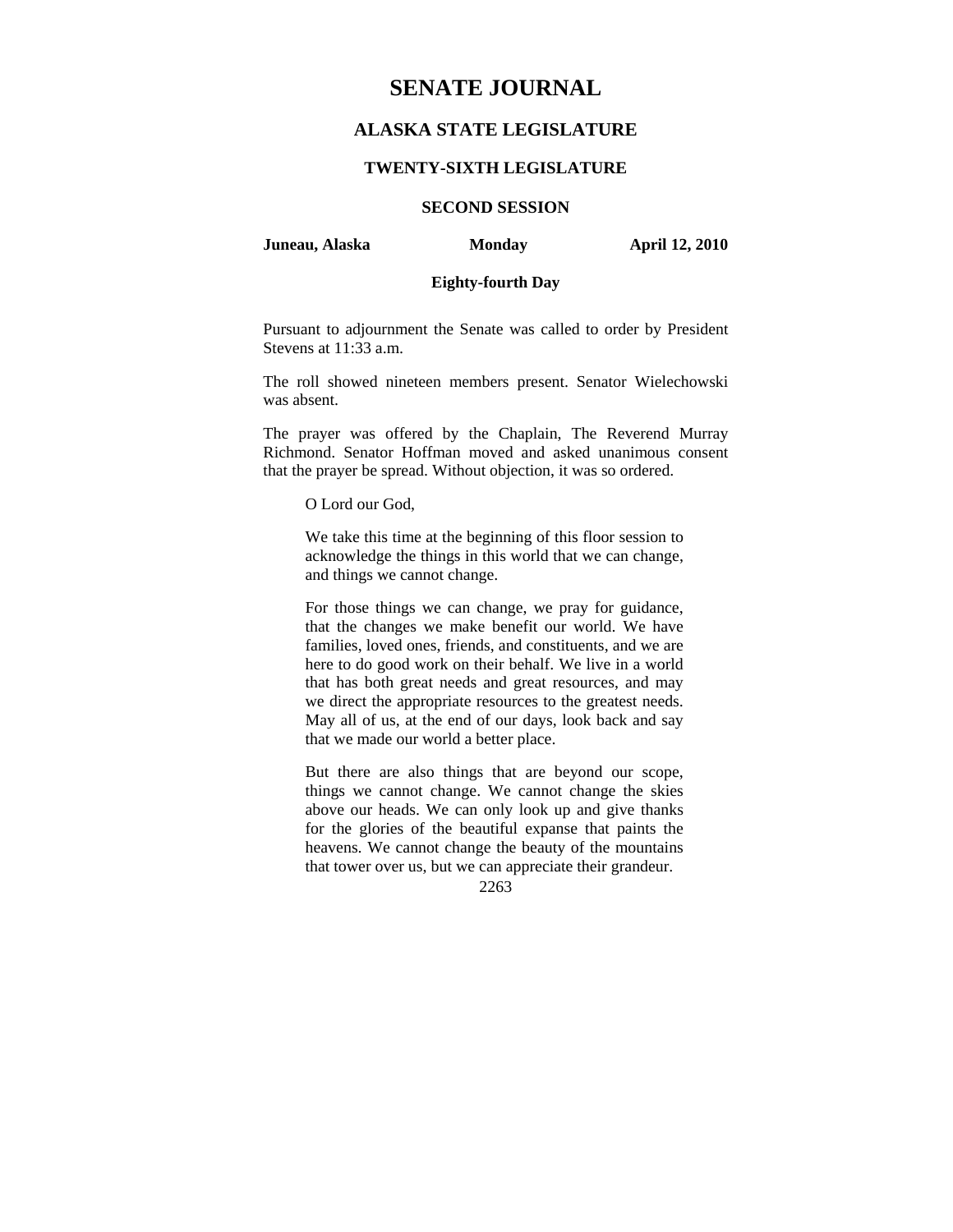We cannot change the acts of kindness that come to us from others, kindness which we may or may not deserve. But we can marvel at the intricacies of human nature, and how we are a wonderfully and well wrought people.

Nor can we change some of the things in this world that we rightfully wish we could change. We cannot change the acts of kindness that come our way, nor can we change the acts of cruelty. We cannot change the grandeur of nature, nor can we change its sometimes explosive and destructive power.

There is much we cannot change, but we always have the power to determine how we react to those things. Evil and injustice in the world can lead to sorrow or despair, or can lead to a resolve to be good and just people ourselves. We can respond to Nature's fury with a sense of helplessness and hopelessness, or we can respond with compassion and kindness to its victims.

In short, we echo the famous prayer of Rheinhold Neibuhr who said, Lord, grant me the courage to the change the things I can change, the serenity to accept the things I cannot change, and the wisdom to know the difference.

Amen.

Senator McGuire led the Senate in the Pledge of Allegiance.

## **Certification**

Senator Ellis moved and asked unanimous consent that the journal for the eighty-third legislative day be approved as certified by the Secretary. Without objection, it was so ordered.

#### **Messages from the House**

## **SJR 28**

Message dated April 11 was read stating the House passed and returned: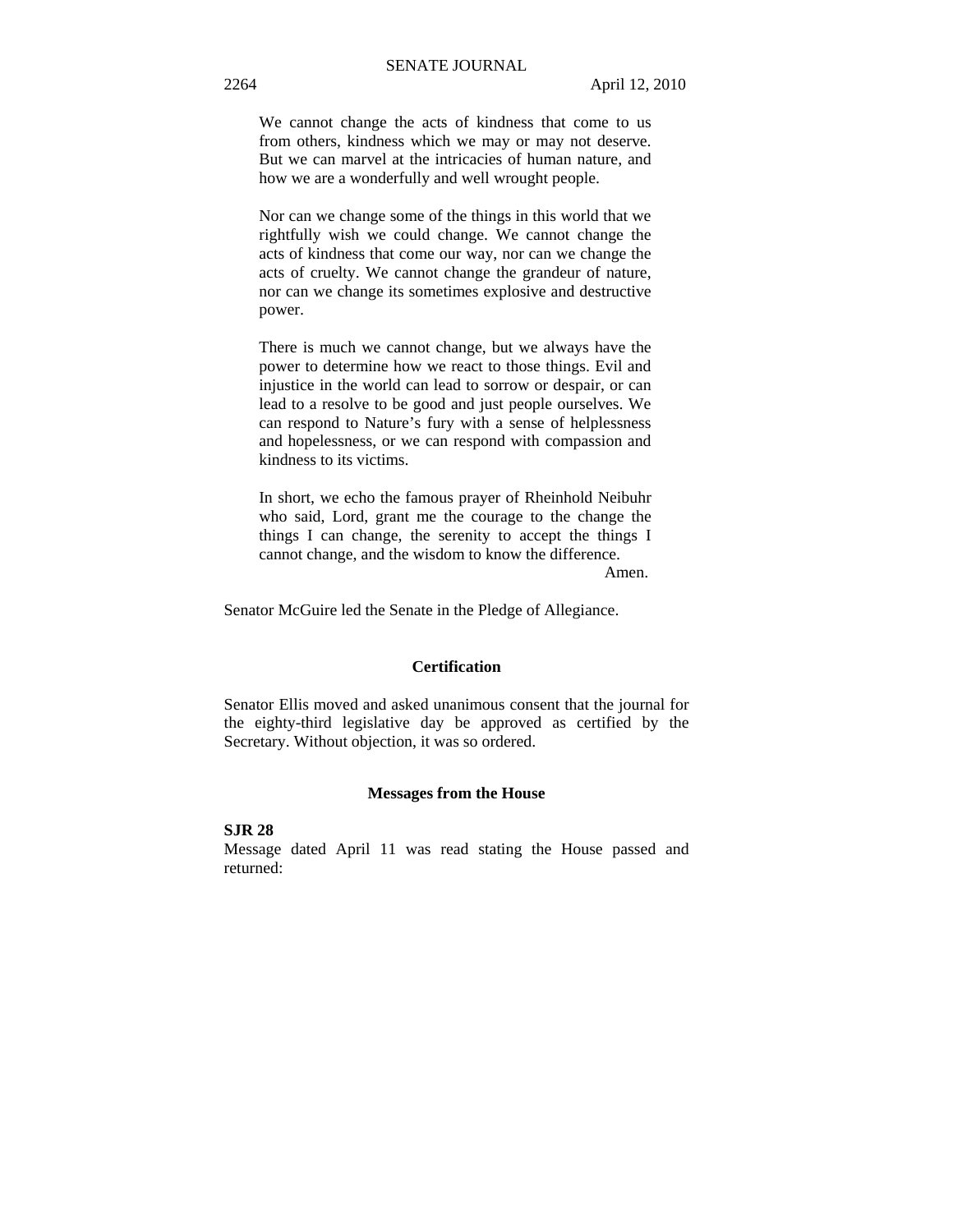SENATE JOINT RESOLUTION NO. 28 Relating to the Ecumenical Patriarchate and religious rights.

The resolution was referred to the Secretary for enrollment.

# **SB 215**

Message dated April 11 was read stating the House passed and returned:

> SENATE BILL NO. 215 "An Act requiring the Department of Health and Social Services to accept federal prescription drug benefits or to provide comparable benefits for residents of the Alaska Pioneers' Home."

The bill was referred to the Secretary for enrollment.

Message dated April 11 was read stating the House passed and transmitted for consideration:

# **First Reading and Reference of House Bills**

#### **HB 36**

CS FOR SPONSOR SUBSTITUTE FOR HOUSE BILL NO. 36(FIN) am BY THE HOUSE FINANCE COMMITTEE, entitled:

> "An Act relating to ballot initiative proposal applications, to ballot initiatives and to those who file or organize for the purpose of filing a ballot initiative proposal, and to election pamphlet information relating to certain propositions."

was read the first time and referred to the Judiciary and Finance Committees.

# **HB 296**

CS FOR HOUSE BILL NO. 296(ENE) BY THE HOUSE SPECIAL COMMITTEE ON ENERGY, entitled: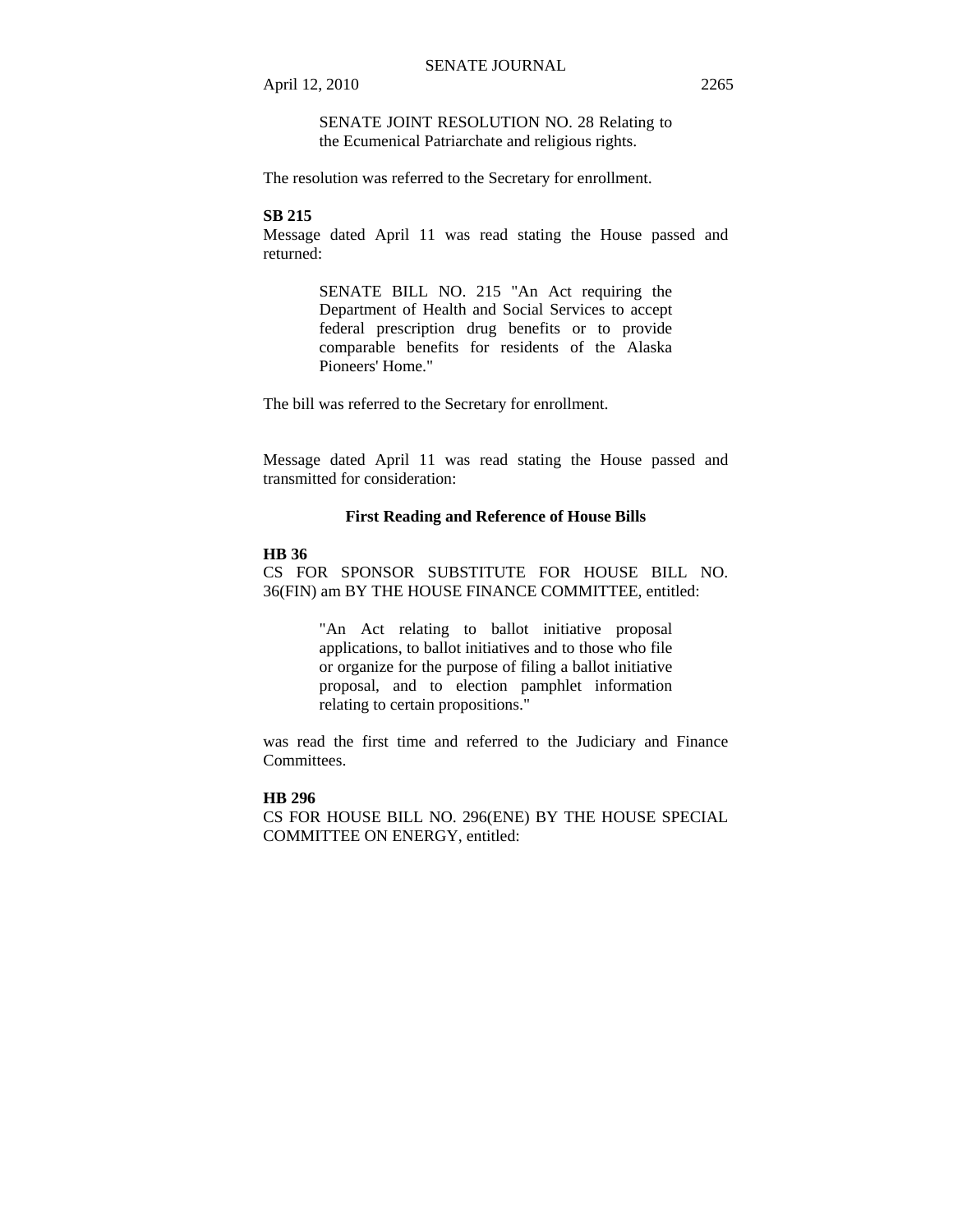"An Act authorizing and relating to the issuance of bonds by the Alaska Housing Finance Corporation; establishing the Alaska energy efficiency revolving loan fund and relating to the fund; authorizing regional educational attendance areas, municipalities, and the State of Alaska to borrow money from the Alaska Housing Finance Corporation for the purposes of the Alaska energy efficiency revolving loan fund; and providing for an effective date."

was read the first time and referred to the Finance Committee.

# **Standing Committee Reports**

### **SB 174**

The Finance Committee considered SENATE BILL NO. 174 "An Act relating to professional student exchange program availability and conditions for loan forgiveness" and recommended it be replaced with

> CS FOR SENATE BILL NO. 174(FIN) "An Act relating to the Alaska scholars program administered by the Board of Regents of the University of Alaska and to scholarship information; repealing provisions related to University of Alaska scholarships; relating to the AlaskAdvantage Education Grant Program; and relating to professional student exchange program availability; and relating to exemptions from the conditions for loan repayment under the medical education program."

Signing do pass: Senator Hoffman, Cochair; Senator Ellis. Signing no recommendation: Senator Stedman, Cochair; Senators Huggins, Egan, Olson. Signing amend: Senator Thomas.

The following fiscal information was published today: Fiscal Note No. 2, Department of Education and Early Development Fiscal Note No. 3, University of Alaska

The bill was referred to the Rules Committee.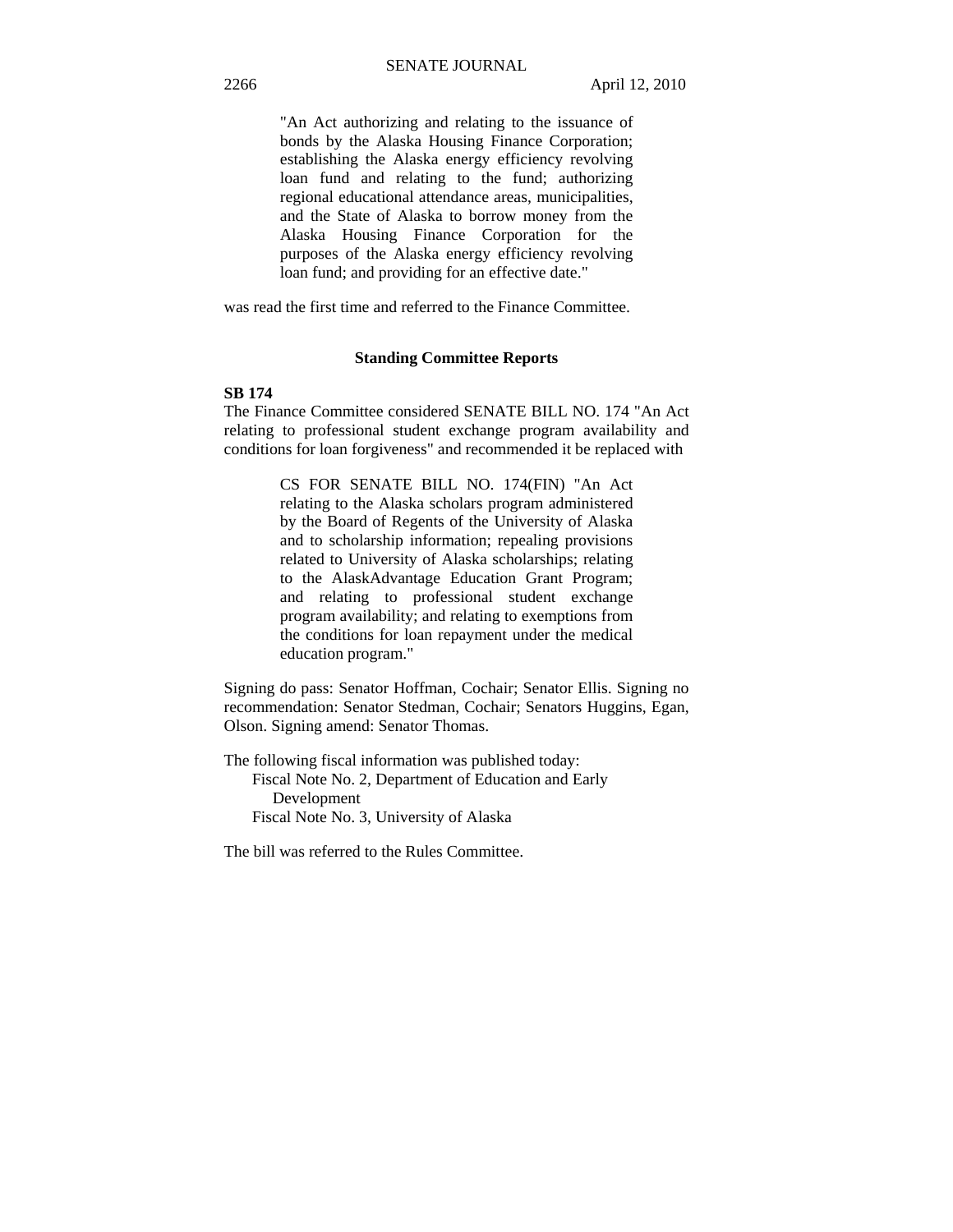#### **SB 303**

The Rules Committee considered CS FOR SENATE BILL NO. 303(JUD) "An Act relating to a subcontractor's, contractor's, and project owner's liability for workers' compensation, to workers' compensation for independent contractors without employees, and excluding certain persons from liability for securing the payment of workers' compensation benefits to employees; and providing for an effective date" and recommended it be replaced with

> 2d CS FOR SENATE BILL NO. 303(RLS) "An Act relating to a subcontractor's, contractor's, and project owner's liability for workers' compensation and excluding certain persons from liability for securing the payment of workers' compensation benefits to employees; and providing for an effective date."

Signing no recommendation: Senator Huggins, Chair; Senators Stedman, Stevens. Signing do pass: Senator Ellis.

The following previously published fiscal information applies: Fiscal Note No. 1, zero, Department of Labor and Workforce Development

The bill is on today's calendar.

# **Introduction and Reference of Senate Resolutions**

# **SR 12**

SENATE RESOLUTION NO. 12 BY THE SENATE RULES COMMITTEE,

> Urging the United States Department of Energy to expeditiously approve a two-year extension of the export license for the Kenai liquid natural gas plant.

was read the first time and held on the Secretary's desk.

The presence of Senator Wielechowski was noted.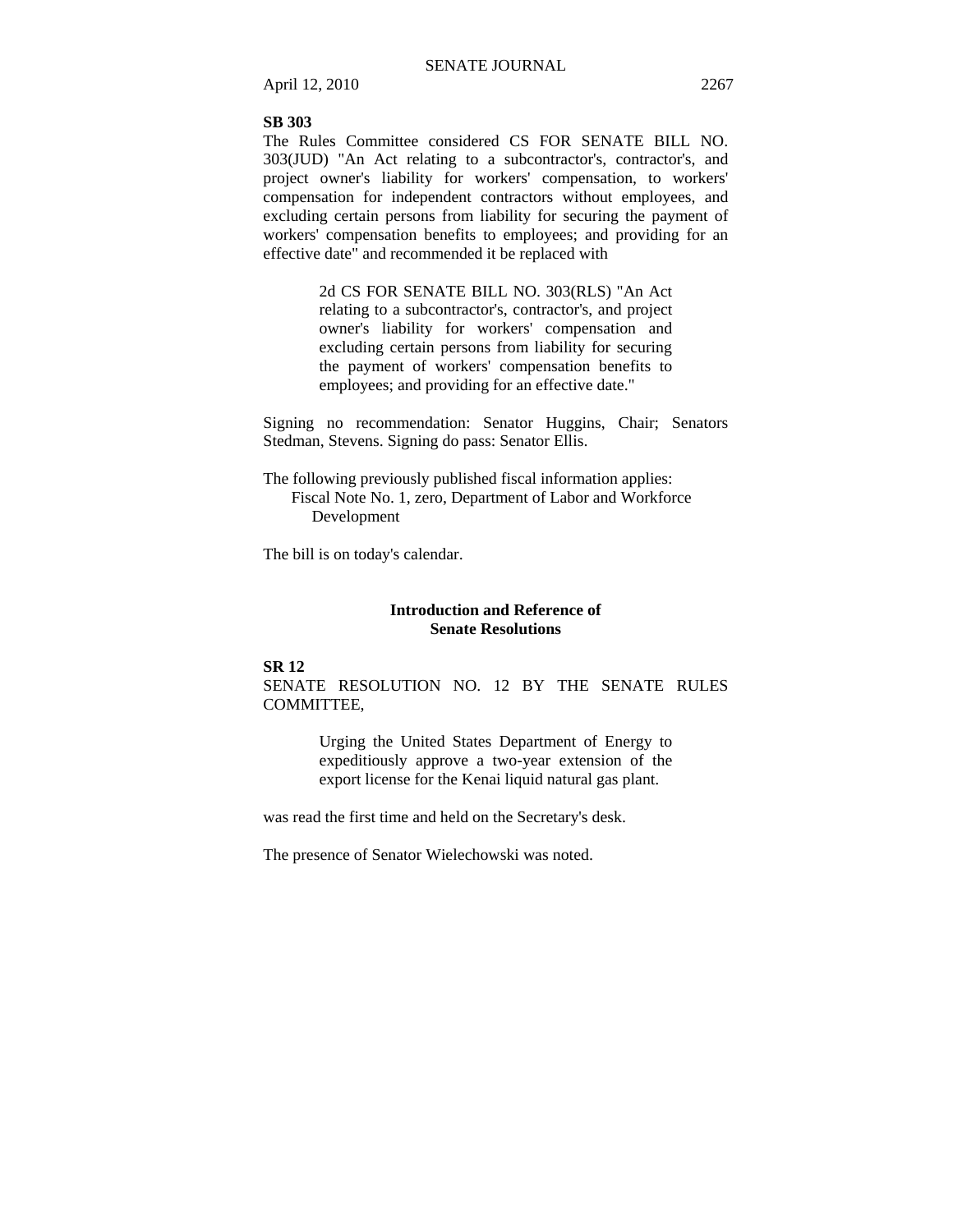## **Consideration of the Calendar**

#### **Second Reading of Senate Bills**

# **SB 139**

SENATE BILL NO. 139 "An Act establishing a loan repayment program and employment incentive program for certain health care professionals employed in the state; and providing for an effective date" was read the second time.

Senator Stedman, Cochair, moved and asked unanimous consent for the adoption of the Finance Committee Substitute offered on page 2247. Without objection, CS FOR SENATE BILL NO. 139(FIN) "An Act establishing an employment incentive program for certain health care professionals employed in the state; and providing for an effective date" was adopted.

Senator Ellis moved and asked unanimous consent that the bill be considered engrossed, advanced to third reading and placed on final passage. Without objection, it was so ordered.

CS FOR SENATE BILL NO. 139(FIN) was read the third time.

The question being: "Shall CS FOR SENATE BILL NO. 139(FIN) "An Act establishing an employment incentive program for certain health care professionals employed in the state; and providing for an effective date" pass the Senate?" The roll was taken with the following result:

CSSB 139(FIN) Third Reading - Final Passage Effective Date

#### **YEAS: 20 NAYS: 0 EXCUSED: 0 ABSENT: 0**

Yeas: Bunde, Coghill, Davis, Dyson, Egan, Ellis, French, Hoffman, Huggins, Kookesh, McGuire, Menard, Meyer, Olson, Paskvan, Stedman, Stevens, Thomas, Wagoner, Wielechowski

and so, CS FOR SENATE BILL NO. 139(FIN) passed the Senate.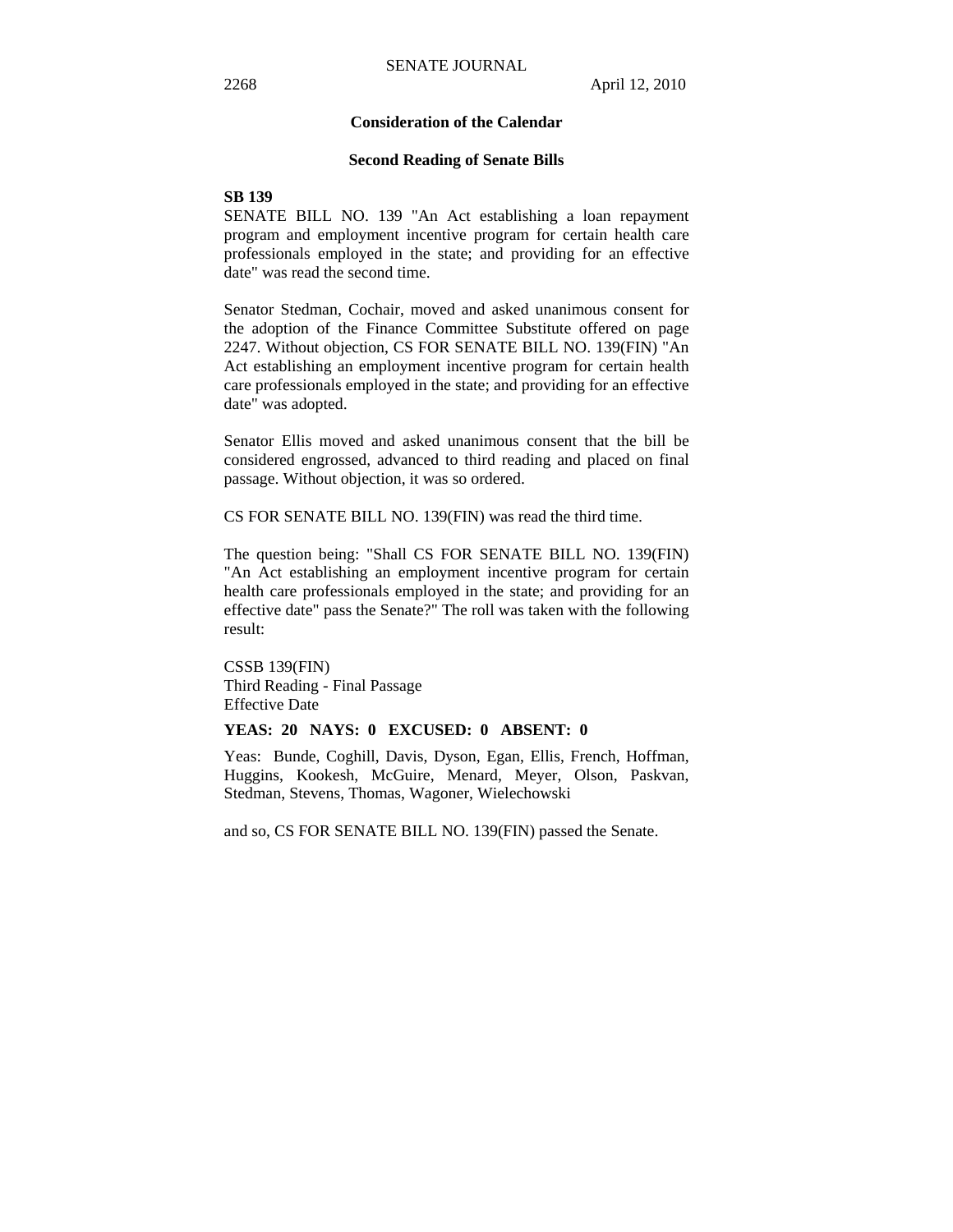Senator Ellis moved and asked unanimous consent that the vote on the passage of the bill be considered the vote on the effective date clause. Without objection, it was so ordered and the bill was referred to the Secretary for engrossment.

# **SB 184**

SENATE BILL NO. 184 "An Act relating to public access to legislative committee meetings during regular legislative sessions by Internet broadcast" was read the second time.

Senator Ellis moved and asked unanimous consent that the bill be considered engrossed, advanced to third reading and placed on final passage. Without objection, it was so ordered.

SENATE BILL NO. 184 was read the third time.

The question being: "Shall SENATE BILL NO. 184 "An Act relating to public access to legislative committee meetings during regular legislative sessions by Internet broadcast" pass the Senate?" The roll was taken with the following result:

SB 184 Third Reading - Final Passage

#### **YEAS: 19 NAYS: 0 EXCUSED: 0 ABSENT: 1**

Yeas: Bunde, Coghill, Davis, Dyson, Egan, Ellis, French, Huggins, Kookesh, McGuire, Menard, Meyer, Olson, Paskvan, Stedman, Stevens, Thomas, Wagoner, Wielechowski

Absent: Hoffman

and so, SENATE BILL NO. 184 passed the Senate and was referred to the Secretary for engrossment.

### **SB 234**

SENATE BILL NO. 234 "An Act extending the termination date of the Alcoholic Beverage Control Board; and providing for an effective date" was read the second time.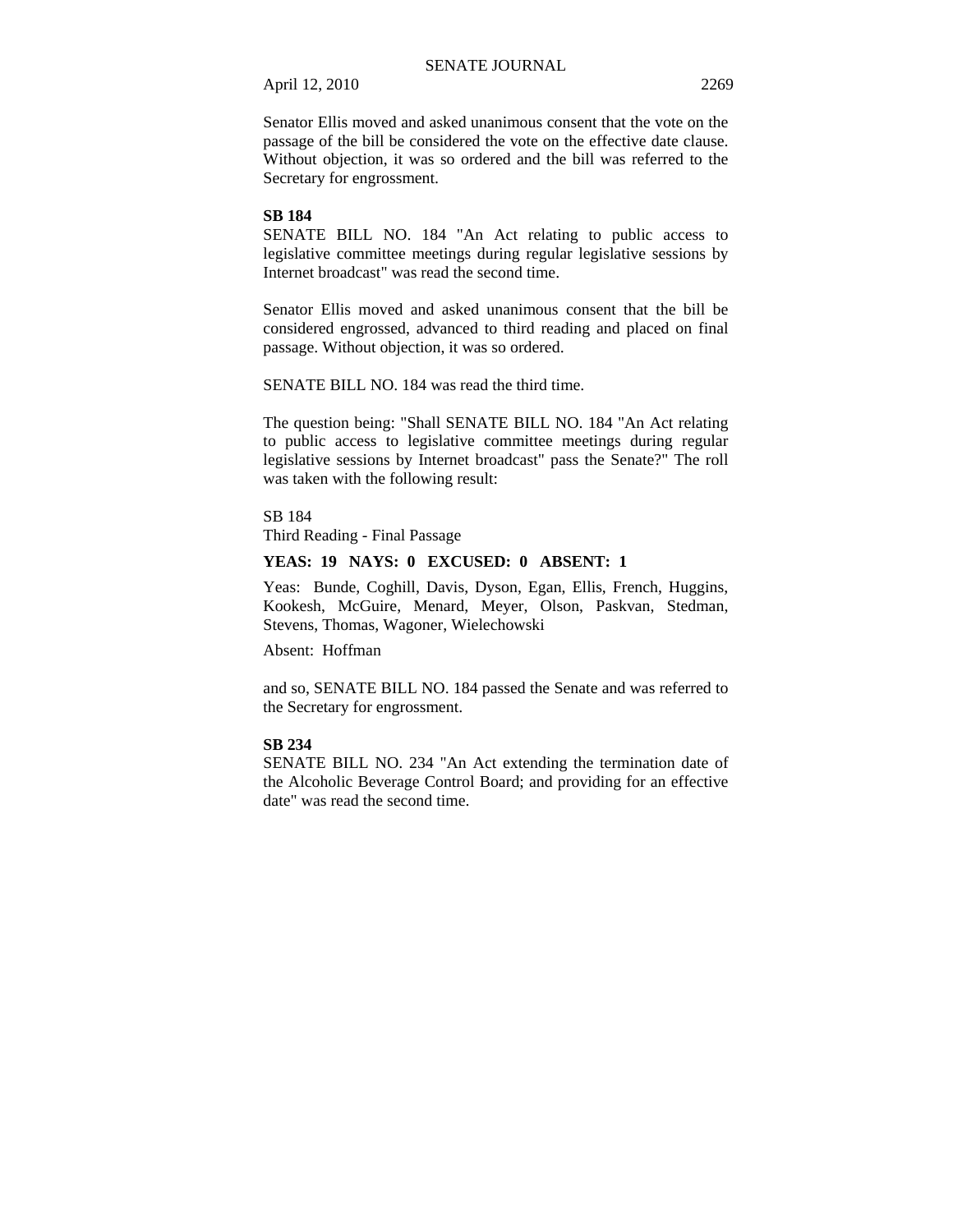Senator Stedman, Cochair, moved and asked unanimous consent for the adoption of the Finance Committee Substitute offered on page 2248. Without objection, CS FOR SENATE BILL NO. 234(FIN) "An Act relating to the voting procedures of the Alcoholic Beverage Control Board; allowing the Alcoholic Beverage Control Board to release information contained in the statewide database of alcohol purchases and shipments to the person who purchased the alcohol or to whom the alcohol was shipped; relating to the access of persons under 21 to premises where alcoholic beverages are sold, served, or consumed; extending the termination date of the Alcoholic Beverage Control Board; and providing for an effective date" was adopted.

Senator Ellis moved and asked unanimous consent that the bill be considered engrossed, advanced to third reading and placed on final passage. Without objection, it was so ordered.

CS FOR SENATE BILL NO. 234(FIN) was read the third time.

The question being: "Shall CS FOR SENATE BILL NO. 234(FIN) "An Act relating to the voting procedures of the Alcoholic Beverage Control Board; allowing the Alcoholic Beverage Control Board to release information contained in the statewide database of alcohol purchases and shipments to the person who purchased the alcohol or to whom the alcohol was shipped; relating to the access of persons under 21 to premises where alcoholic beverages are sold, served, or consumed; extending the termination date of the Alcoholic Beverage Control Board; and providing for an effective date" pass the Senate?" The roll was taken with the following result:

CSSB 234(FIN) Third Reading - Final Passage Effective Date

#### **YEAS: 17 NAYS: 2 EXCUSED: 0 ABSENT: 1**

Yeas: Coghill, Davis, Dyson, Egan, French, Huggins, Kookesh, McGuire, Menard, Meyer, Olson, Paskvan, Stedman, Stevens, Thomas, Wagoner, Wielechowski

Nays: Bunde, Ellis

Absent: Hoffman

and so, CS FOR SENATE BILL NO. 234(FIN) passed the Senate.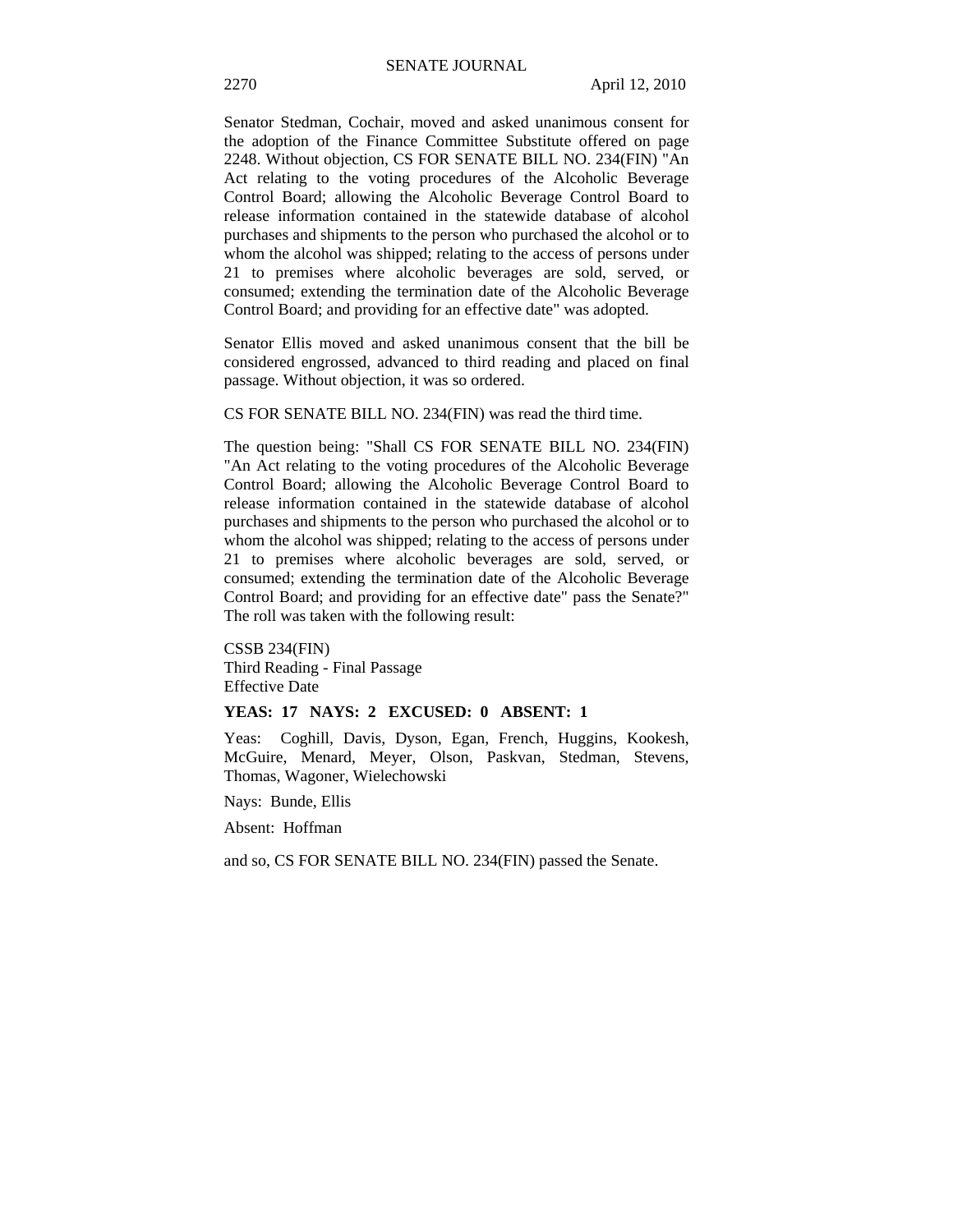Senator Ellis moved and asked unanimous consent that the vote on the passage of the bill be considered the vote on the effective date clause. Without objection, it was so ordered and the bill was referred to the Secretary for engrossment.

## **SB 300**

SENATE BILL NO. 300 "An Act relating to loan participations and development finance projects of the Alaska Industrial Development and Export Authority; and relating to loans from the rural development initiative fund" was read the second time.

Senator Stedman, Cochair, moved and asked unanimous consent for the adoption of the Finance Committee Substitute offered on page 2227. Without objection, CS FOR SENATE BILL NO. 300(FIN) "An Act relating to loan participations and development finance projects of the Alaska Industrial Development and Export Authority, to the powers of the authority, and to loans from the rural development initiative fund" was adopted.

Senator Ellis moved and asked unanimous consent that the bill be considered engrossed, advanced to third reading and placed on final passage. Without objection, it was so ordered.

CS FOR SENATE BILL NO. 300(FIN) was read the third time.

The question being: "Shall CS FOR SENATE BILL NO. 300(FIN) "An Act relating to loan participations and development finance projects of the Alaska Industrial Development and Export Authority, to the powers of the authority, and to loans from the rural development initiative fund" pass the Senate?" The roll was taken with the following result:

# CSSB 300(FIN)

Third Reading - Final Passage

## **YEAS: 20 NAYS: 0 EXCUSED: 0 ABSENT: 0**

Yeas: Bunde, Coghill, Davis, Dyson, Egan, Ellis, French, Hoffman, Huggins, Kookesh, McGuire, Menard, Meyer, Olson, Paskvan, Stedman, Stevens, Thomas, Wagoner, Wielechowski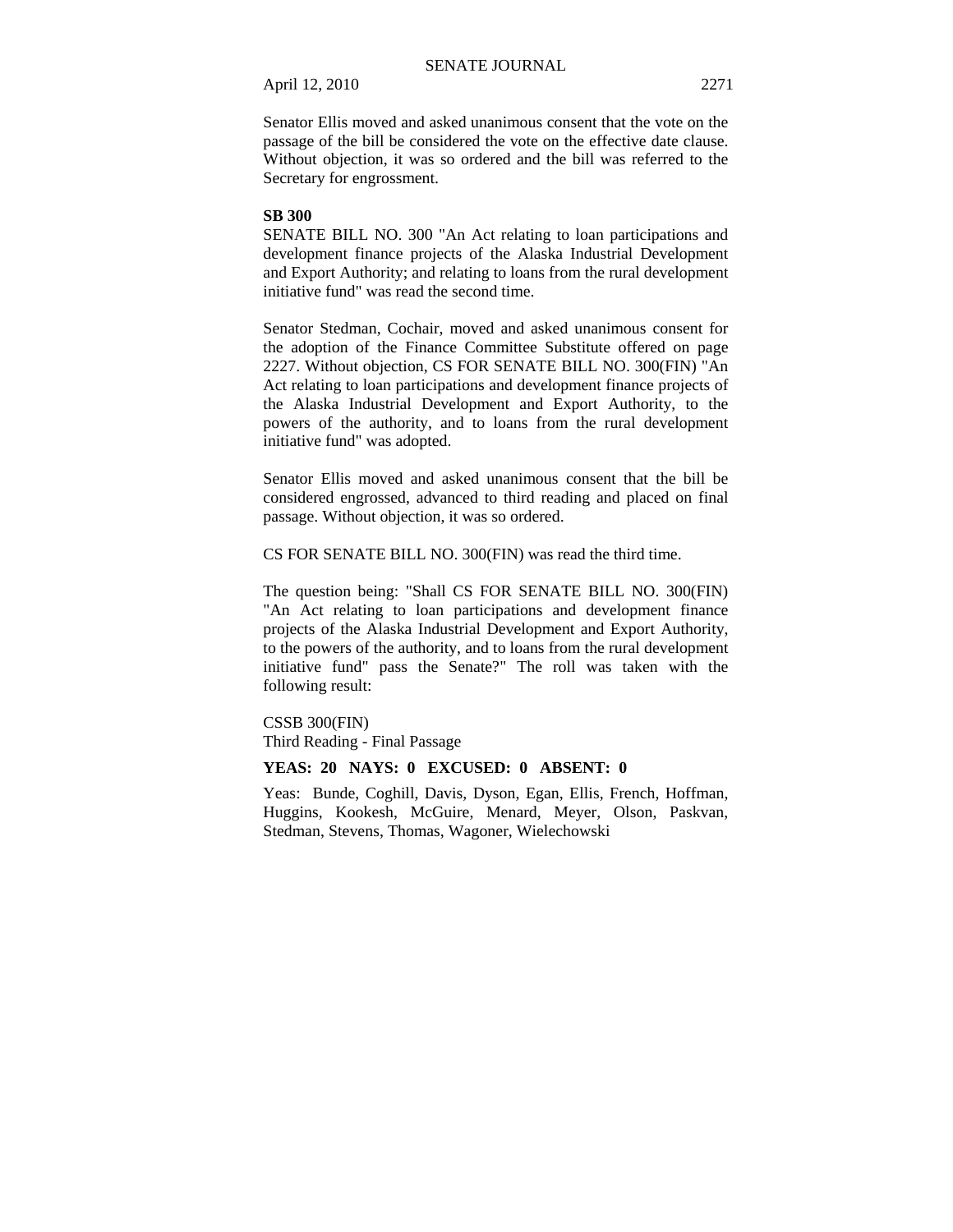and so, CS FOR SENATE BILL NO. 300(FIN) passed the Senate and was referred to the Secretary for engrossment.

#### **Second Reading of House Bills**

# **HB 210**

CS FOR HOUSE BILL NO. 210(RES) "An Act designating Kinzarof Lagoon as part of the Izembek State Game Refuge; authorizing a land exchange with the federal government in which state land adjacent to the Izembek National Wildlife Refuge and within the Alaska Peninsula National Wildlife Refuge is exchanged for federal land to serve as a road corridor through the Izembek National Wildlife Refuge and federal land located on Sitkinak Island; and providing for an effective date" was read the second time.

Senator Wielechowski, Cochair, moved and asked unanimous consent for the adoption of the Resources Senate Committee Substitute offered on page 2230. Without objection, SENATE CS FOR CS FOR HOUSE BILL NO. 210(RES) was adopted.

Senator Ellis moved and asked unanimous consent that the bill be considered engrossed, advanced to third reading and placed on final passage. Without objection, it was so ordered.

SENATE CS FOR CS FOR HOUSE BILL NO. 210(RES) was read the third time.

The question being: "Shall SENATE CS FOR CS FOR HOUSE BILL NO. 210(RES) "An Act designating Kinzarof Lagoon as part of the Izembek State Game Refuge; authorizing a land exchange with the federal government in which state land adjacent to the Izembek National Wildlife Refuge and within the Alaska Peninsula National Wildlife Refuge is exchanged for federal land to serve as a road corridor through the Izembek National Wildlife Refuge and federal land located on Sitkinak Island; and providing for an effective date" pass the Senate?" The roll was taken with the following result: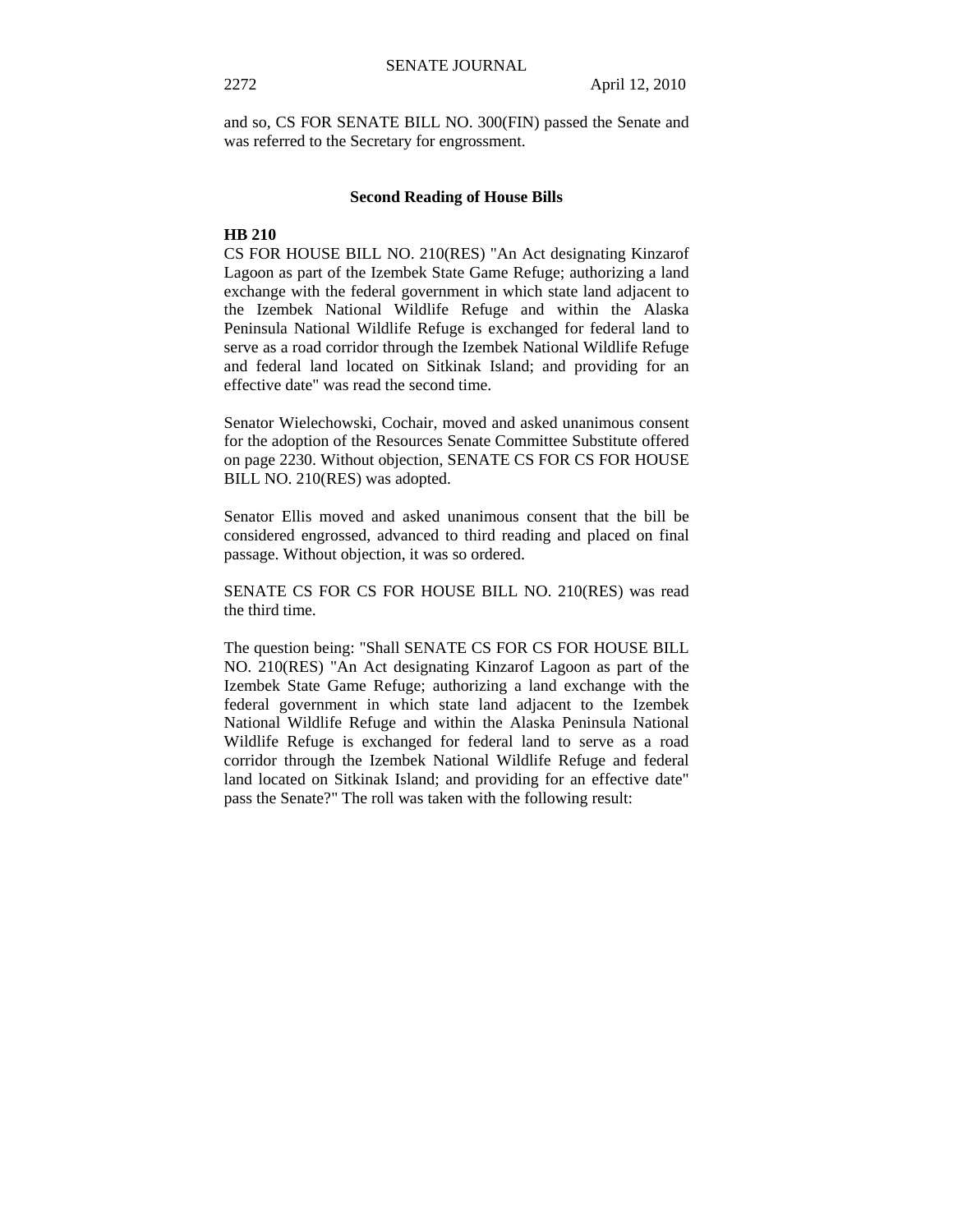# SCS CSHB 210(RES) Third Reading - Final Passage Effective Dates

#### **YEAS: 20 NAYS: 0 EXCUSED: 0 ABSENT: 0**

Yeas: Bunde, Coghill, Davis, Dyson, Egan, Ellis, French, Hoffman, Huggins, Kookesh, McGuire, Menard, Meyer, Olson, Paskvan, Stedman, Stevens, Thomas, Wagoner, Wielechowski

and so, SENATE CS FOR CS FOR HOUSE BILL NO. 210(RES) passed the Senate.

Senator Ellis moved and asked unanimous consent that the vote on the passage of the bill be considered the vote on the effective date clauses. Without objection, it was so ordered and the bill was referred to the Secretary for engrossment.

## **HB 245**

HOUSE BILL NO. 245 "An Act relating to licensure as an optometrist; establishing a retired status optometrist license; and providing for an effective date" was read the second time.

Senator Ellis moved and asked unanimous consent that the bill be advanced to third reading and placed on final passage. Without objection, it was so ordered.

HOUSE BILL NO. 245 was read the third time.

Senators Menard, Meyer moved and asked unanimous consent to be shown as cross sponsors on the bill. Without objection, it was so ordered.

The question being: "Shall HOUSE BILL NO. 245 "An Act relating to licensure as an optometrist; establishing a retired status optometrist license; and providing for an effective date" pass the Senate?" The roll was taken with the following result: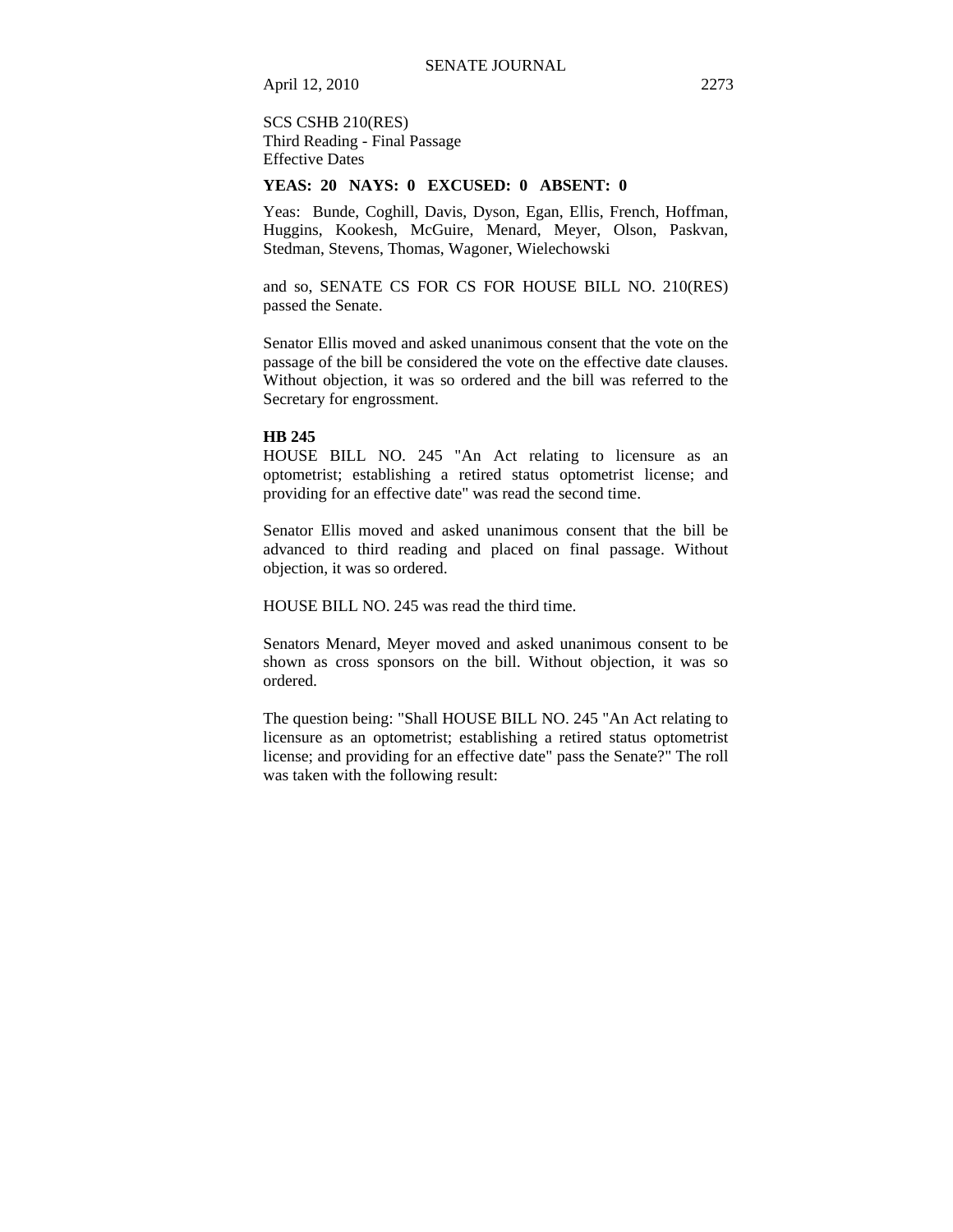HB 245 Third Reading - Final Passage Effective Date

## **YEAS: 20 NAYS: 0 EXCUSED: 0 ABSENT: 0**

Yeas: Bunde, Coghill, Davis, Dyson, Egan, Ellis, French, Hoffman, Huggins, Kookesh, McGuire, Menard, Meyer, Olson, Paskvan, Stedman, Stevens, Thomas, Wagoner, Wielechowski

and so, HOUSE BILL NO. 245 passed the Senate.

Senator Ellis moved and asked unanimous consent that the vote on the passage of the bill be considered the vote on the effective date clause. Without objection, it was so ordered and the bill was signed by the President and Secretary and returned to the House.

### **Third Reading of Senate Bills**

# **SB 230**

President Stevens stated CS FOR SENATE BILL NO. 230(FIN) "An Act making and amending appropriations, including capital appropriations, supplemental appropriations, and other appropriations; making appropriations to capitalize funds; and providing for an effective date" would be advanced to third reading on the April 13 calendar. There being no objection, it was so ordered.

#### **SB 303**

CS FOR SENATE BILL NO. 303(JUD) "An Act relating to a subcontractor's, contractor's, and project owner's liability for workers' compensation, to workers' compensation for independent contractors without employees, and excluding certain persons from liability for securing the payment of workers' compensation benefits to employees; and providing for an effective date" which had been returned to the Rules Committee (page 2239) was read the third time.

Senator Ellis moved and asked unanimous consent that the Senate return to second reading for the purpose of rescinding its previous action in adopting the Judiciary Committee Substitute. Without objection, the bill was returned to second reading.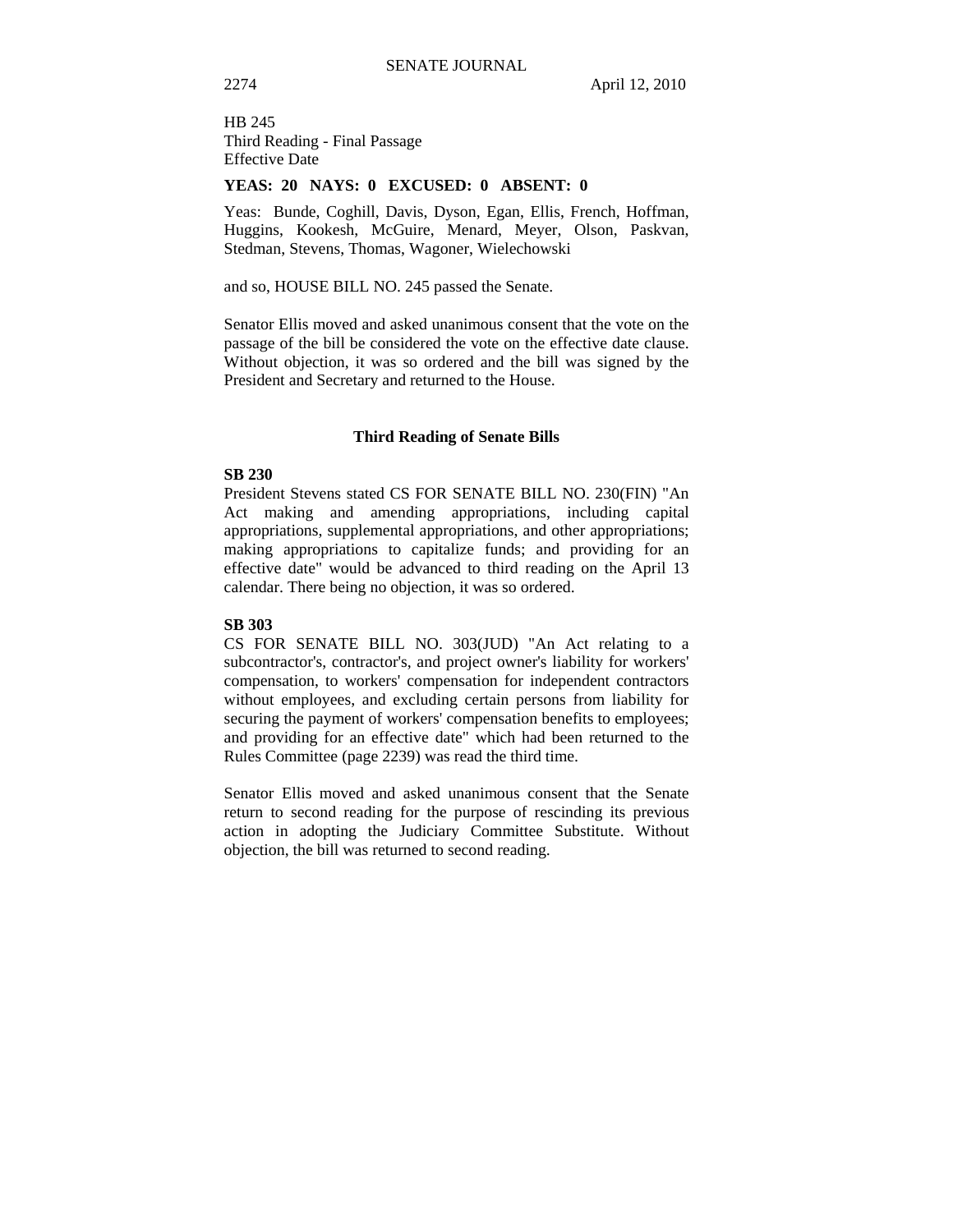Senator Ellis moved and asked unanimous consent that the Senate rescind its previous action in adopting the Judiciary Committee Substitute. Without objection, the Judiciary Committee Substitute was before the Senate.

Senator Ellis moved and asked unanimous consent to withdraw the motion to adopt the Judiciary Committee Substitute and for the adoption of the Rules Committee Substitute offered on page 2267. Without objection, 2d CS FOR SENATE BILL NO. 303(RLS) "An Act relating to a subcontractor's, contractor's, and project owner's liability for workers' compensation and excluding certain persons from liability for securing the payment of workers' compensation benefits to employees; and providing for an effective date" was adopted.

2d CS FOR SENATE BILL NO. 303(RLS) was automatically in third reading.

The question being: "Shall 2d CS FOR SENATE BILL NO. 303(RLS) "An Act relating to a subcontractor's, contractor's, and project owner's liability for workers' compensation and excluding certain persons from liability for securing the payment of workers' compensation benefits to employees; and providing for an effective date" pass the Senate?" The roll was taken with the following result:

2d CSSB 303(RLS) Third Reading - Final Passage Effective Date

### **YEAS: 19 NAYS: 1 EXCUSED: 0 ABSENT: 0**

Yeas: Coghill, Davis, Dyson, Egan, Ellis, French, Hoffman, Huggins, Kookesh, McGuire, Menard, Meyer, Olson, Paskvan, Stedman, Stevens, Thomas, Wagoner, Wielechowski

Nays: Bunde

and so, 2d CS FOR SENATE BILL NO. 303(RLS) passed the Senate.

Senator Ellis moved and asked unanimous consent that the vote on the passage of the bill be considered the vote on the effective date clause. Without objection, it was so ordered.

Senator Bunde gave notice of reconsideration.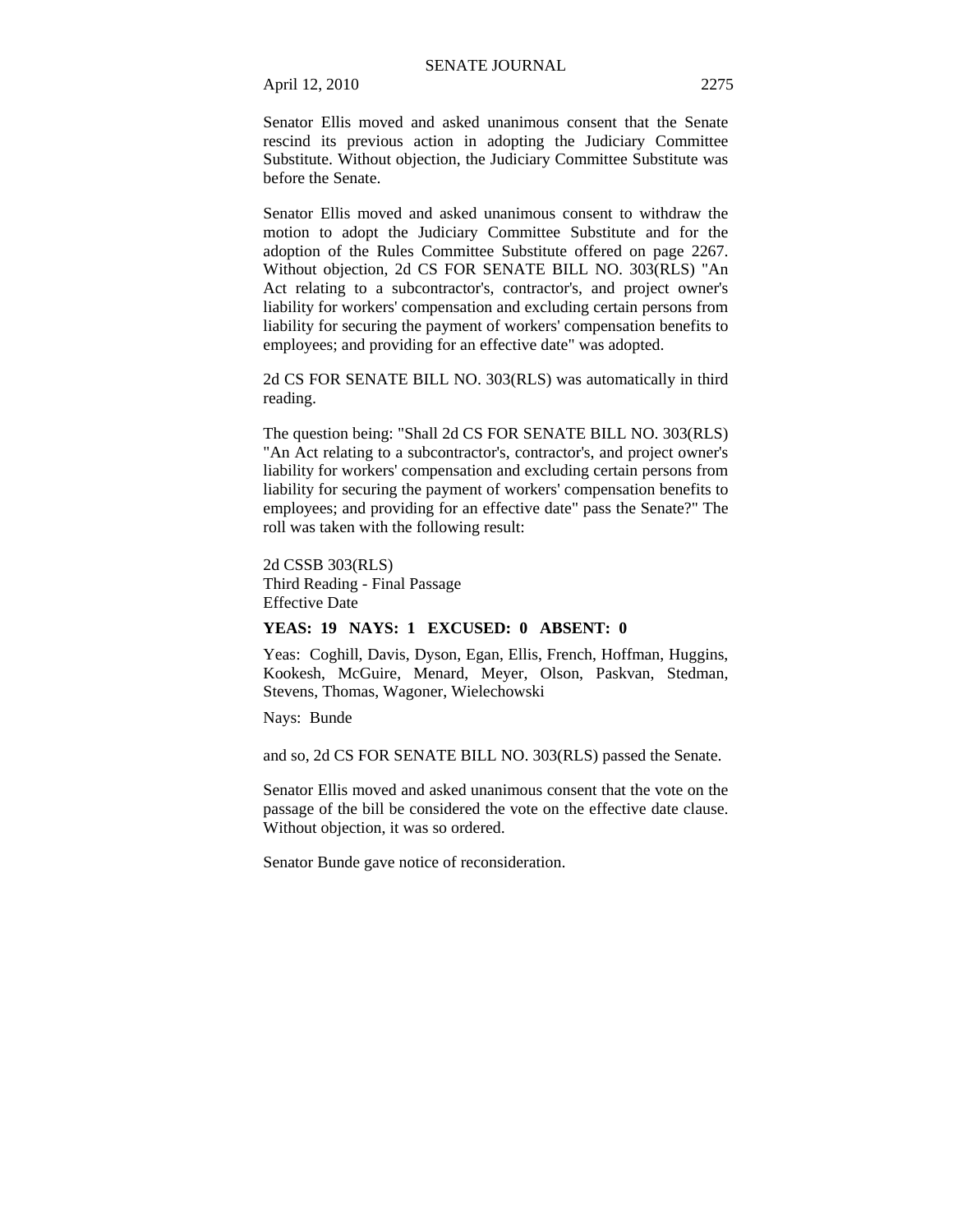### **Citations**

Honoring - Nancy Graff 4-H Salute to Excellence Volunteer of the Year

Representative(s) T. Wilson

Senator(s) Coghill, Stevens, Bunde, Davis, Dyson, Egan, Ellis, Hoffman, Huggins, Kookesh, McGuire, Menard, Meyer, Olson, Paskvan, Stedman, Thomas, Wagoner, Wielechowski

Senator Ellis moved and asked unanimous consent that the citation be adopted. Without objection, the citation was adopted and referred to the Secretary for transmittal.

#### **Unfinished Business**

#### **HB 210**

Senators Hoffman, Wagoner, Dyson, Menard, Olson, Kookesh moved and asked unanimous consent to be shown as cross sponsors on SENATE CS FOR CS FOR HOUSE BILL NO. 210(RES) "An Act designating Kinzarof Lagoon as part of the Izembek State Game Refuge; authorizing a land exchange with the federal government in which state land adjacent to the Izembek National Wildlife Refuge and within the Alaska Peninsula National Wildlife Refuge is exchanged for federal land to serve as a road corridor through the Izembek National Wildlife Refuge and federal land located on Sitkinak Island; and providing for an effective date." Without objection, it was so ordered.

#### **Announcements**

Announcements are at the end of the journal.

Rule 23(d) of the Alaska State Legislature Uniform Rules is currently in effect.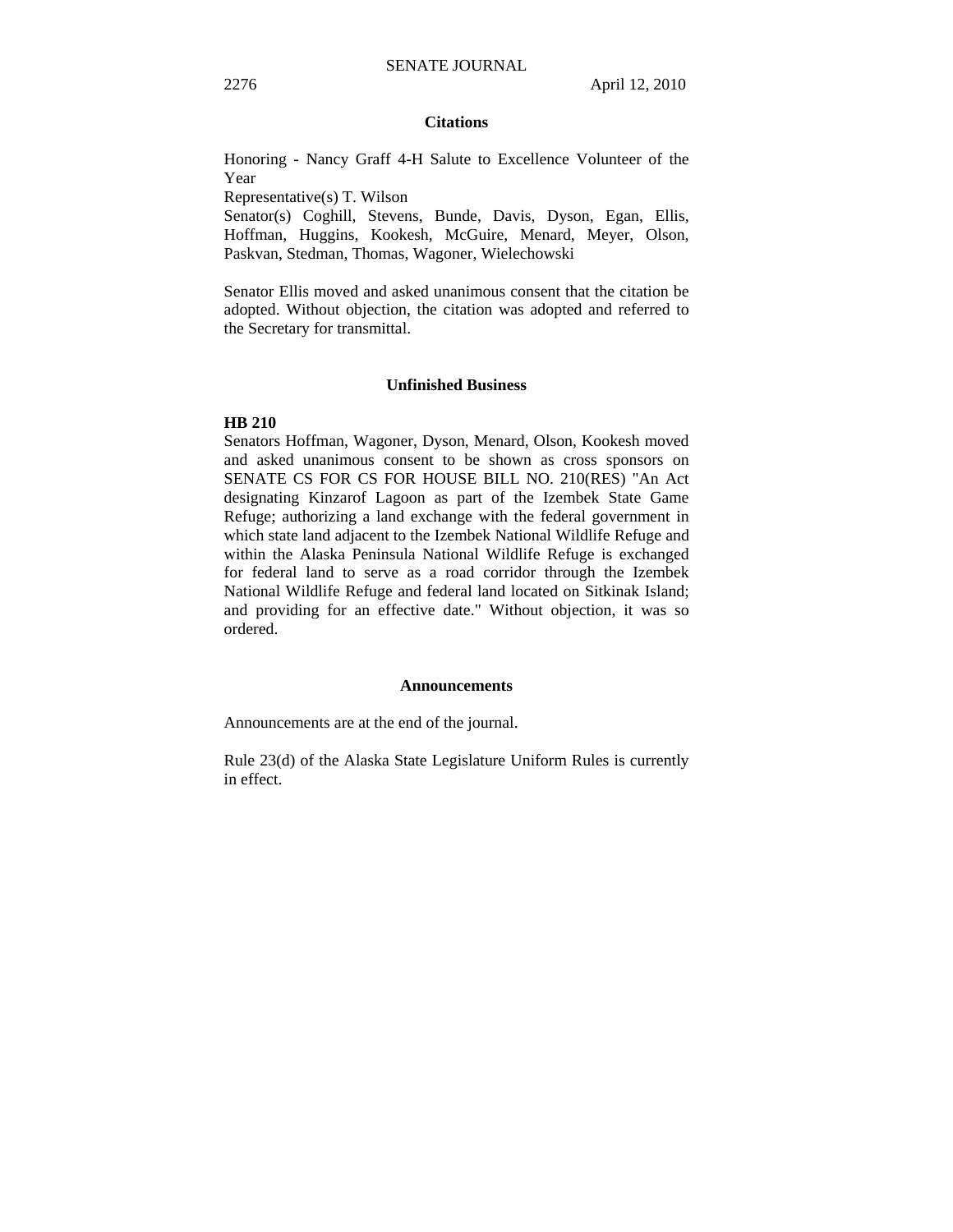### **Engrossment**

### **SB 139**

CS FOR SENATE BILL NO. 139(FIN) "An Act establishing an employment incentive program for certain health care professionals employed in the state; and providing for an effective date" was engrossed, signed by the President and Secretary and transmitted to the House for consideration.

# **SB 184**

SENATE BILL NO. 184 "An Act relating to public access to legislative committee meetings during regular legislative sessions by Internet broadcast" was engrossed, signed by the President and Secretary and transmitted to the House for consideration.

#### **SB 234**

CS FOR SENATE BILL NO. 234(FIN) "An Act relating to the voting procedures of the Alcoholic Beverage Control Board; allowing the Alcoholic Beverage Control Board to release information contained in the statewide database of alcohol purchases and shipments to the person who purchased the alcohol or to whom the alcohol was shipped; relating to the access of persons under 21 to premises where alcoholic beverages are sold, served, or consumed; extending the termination date of the Alcoholic Beverage Control Board; and providing for an effective date" was engrossed, signed by the President and Secretary and transmitted to the House for consideration.

#### **SB 300**

CS FOR SENATE BILL NO. 300(FIN) "An Act relating to loan participations and development finance projects of the Alaska Industrial Development and Export Authority, to the powers of the authority, and to loans from the rural development initiative fund" was engrossed, signed by the President and Secretary and transmitted to the House for consideration.

### **HB 210**

SENATE CS FOR CS FOR HOUSE BILL NO. 210(RES) "An Act designating Kinzarof Lagoon as part of the Izembek State Game Refuge; authorizing a land exchange with the federal government in which state land adjacent to the Izembek National Wildlife Refuge and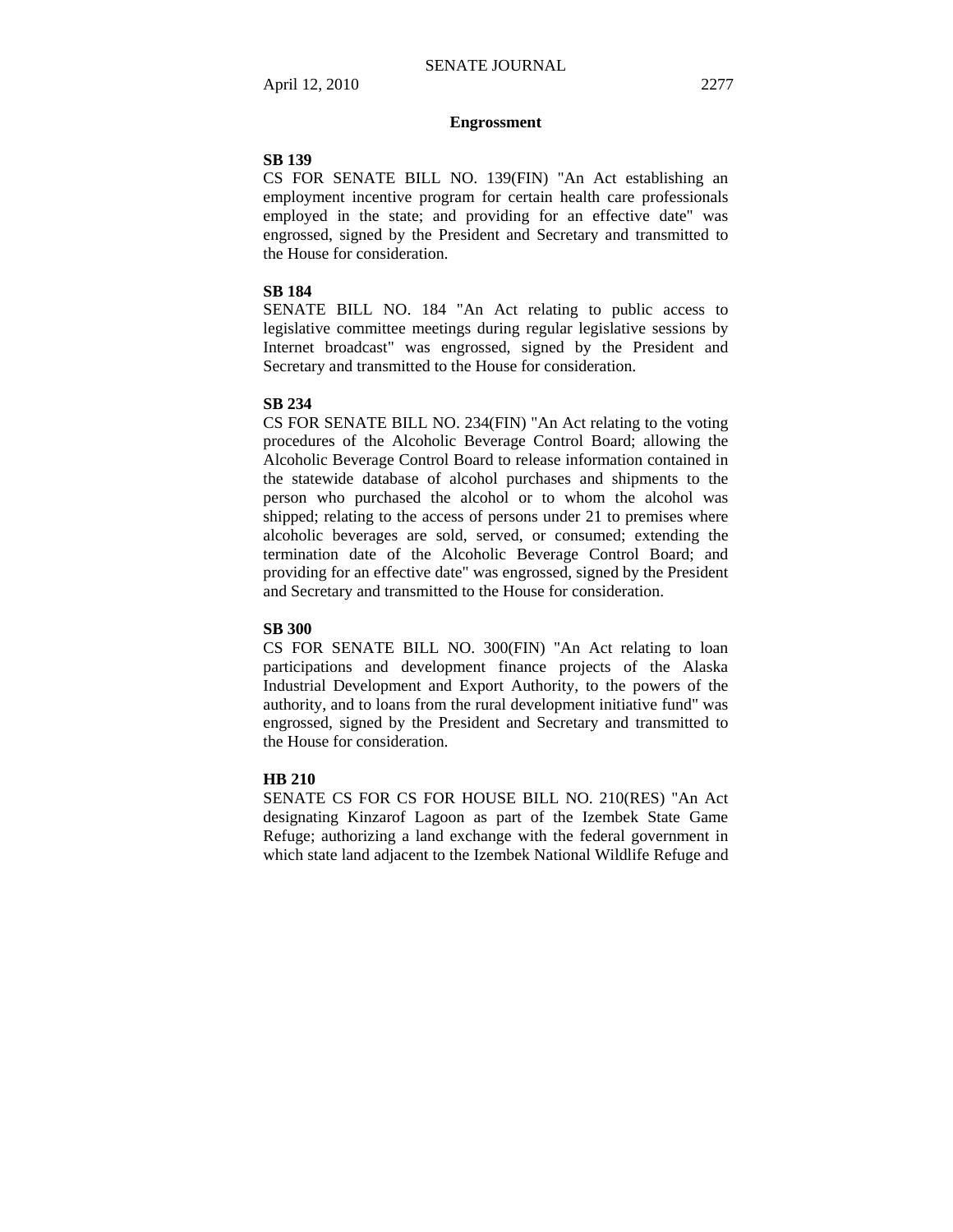within the Alaska Peninsula National Wildlife Refuge is exchanged for federal land to serve as a road corridor through the Izembek National Wildlife Refuge and federal land located on Sitkinak Island; and providing for an effective date" was engrossed, signed by the President and Secretary and returned to the House for consideration.

# **Adjournment**

Senator Ellis moved and asked unanimous consent that the Senate stand in adjournment until 11:00 a.m., April 13, 2010. Without objection, the Senate adjourned at 12:44 p.m.

> Kirsten Waid Secretary of the Senate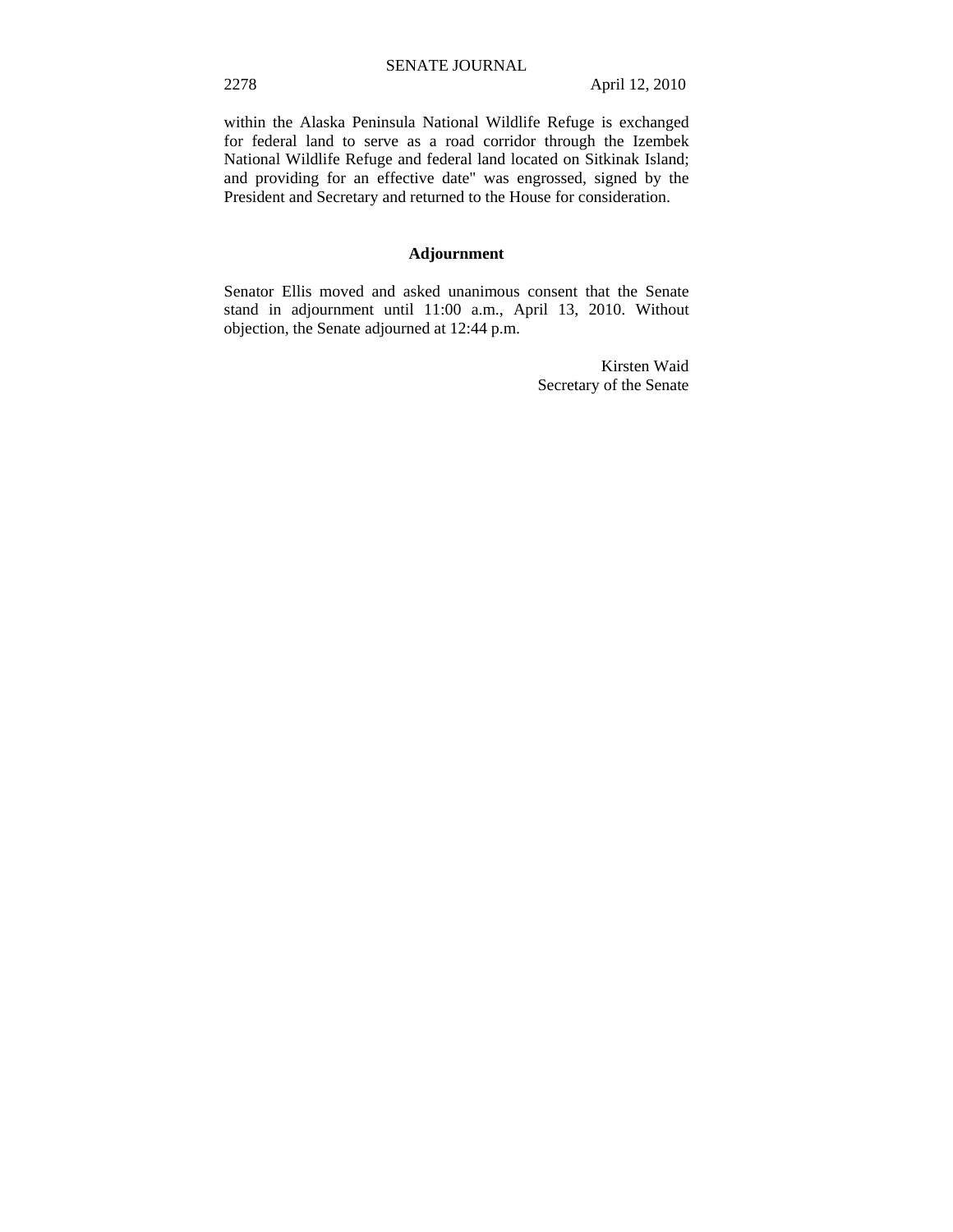#### **Announcements**

Americans with Disabilities Act Notice - Persons with disabilities who require special accommodation or alternative communication formats to access committee meetings may contact the appropriate committee office or the Legislative Information Office in their community. Reasonable advance notice is needed to accommodate the request. For further information, call the ADA Coordinator at 465-3854 Voice/465-4980 TDD.

## **STANDING COMMITTEES**

+ indicates teleconference

= indicates bill previously heard/scheduled

## **COMMUNITY & REGIONAL AFFAIRS**

| Apr $13$ | <b>Tuesday</b>                                    | Beltz 105 (tsbldg) | $3:30$ PM |
|----------|---------------------------------------------------|--------------------|-----------|
|          | Arctic Industrial Activity & Prevention Systems   |                    |           |
|          | Informational Hearing                             |                    |           |
|          | -- Testimony <invitation only=""> --</invitation> |                    |           |

----------------------------------------

## **FINANCE**

|                   | Apr 12 | <b>Monday</b>                          | <b>Senate Finance 532</b>                       | 9:00 AM   |
|-------------------|--------|----------------------------------------|-------------------------------------------------|-----------|
|                   |        | -- Postponed to a Call of the Chair -- |                                                 |           |
| $+=$              |        |                                        | SB 174 PROF STUDENT EXCHANGE LOAN FORGIVENESS   |           |
| $+$               |        |                                        | HB 20 FISHERIES LOANS: ENERGY EFFICIENCY/AMOUNT |           |
| $+$               |        |                                        | HB 344 SALMON PRODUCT DEVELOP. TAX CREDIT       |           |
| $+$               |        | HB 52 POST-TRIAL JUROR COUNSELING      |                                                 |           |
| $+$               |        |                                        | HB 354 AK CAPSTONE AVIONICS REVOLVING LOAN FUND |           |
| $^{+}$            |        | Bills Previously Heard/Scheduled       |                                                 |           |
| Apr <sub>12</sub> |        | Monday<br>-- MEETING CANCELED --       | <b>Senate Finance 532</b>                       | $1:30$ PM |
| $^+$              |        | Bills Previously Heard/Scheduled       |                                                 |           |

# **Apr 13 Tuesday Senate Finance 532 9:00 AM**

- += HB 20 FISHERIES LOANS:ENERGY EFFICIENCY/AMOUNT += HB 344 SALMON PRODUCT DEVELOP. TAX CREDIT
- += HB 52 POST-TRIAL JUROR COUNSELING
- 
- += HB 354 AK CAPSTONE AVIONICS REVOLVING LOAN FUND
- + HB 168 TRAUMA CARE CENTERS/FUND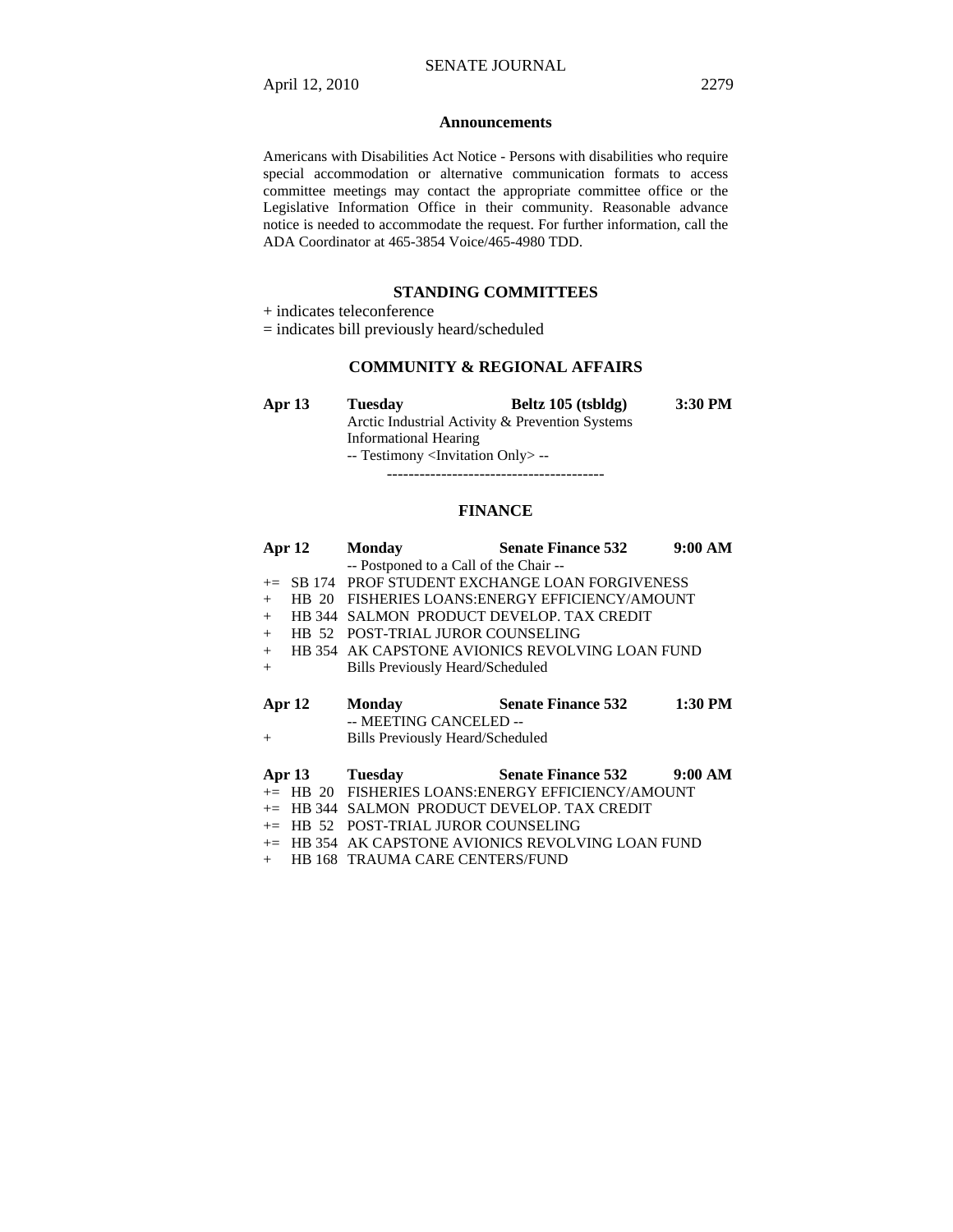# **FINANCE (continued)**

| Apr 13 Tuesday 9:00 a.m. meeting (continued) |  |                                         |                                                  |         |
|----------------------------------------------|--|-----------------------------------------|--------------------------------------------------|---------|
| $+$                                          |  | <b>HB 306 STATE ENERGY POLICY</b>       |                                                  |         |
| $+$                                          |  |                                         | HB 114 USE STATE TRANS FACILITY FOR DISASTER AID |         |
| $+$                                          |  |                                         | HB 186 AK FIREARMS EXEMPT FROM FED. REGULATION   |         |
| $+$                                          |  | HB 319 FIREARMS                         |                                                  |         |
| $+$                                          |  | HB 315 PUBLIC ACCOUNTING                |                                                  |         |
| $+$                                          |  | <b>Bills Previously Heard/Scheduled</b> |                                                  |         |
| Apr 13<br>$+$                                |  | <b>Tuesday</b>                          | <b>Senate Finance 532</b>                        | 1:30 PM |
| Bills Previously Heard/Scheduled             |  |                                         |                                                  |         |

# **HEALTH & SOCIAL SERVICES**

| Apr 12<br>$^{+}$ | <b>Butrovich 205</b><br><b>Monday</b><br>+= HB 277 EMERGENCY USE OF EPINEPHRINE<br>Bills Previously Heard/Scheduled |                      | 1:30 PM |  |
|------------------|---------------------------------------------------------------------------------------------------------------------|----------------------|---------|--|
| Apr 14           | Wednesday<br>No Meeting Scheduled                                                                                   | <b>Butrovich 205</b> | 1:30 PM |  |
| <b>Apr 16</b>    | Friday<br>No Meeting Scheduled                                                                                      | <b>Butrovich 205</b> | 1:30 PM |  |

# **JUDICIARY**

| Apr 12 | <b>Monday</b>                           | <b>Butrovich 205</b> | 8:30 AM |
|--------|-----------------------------------------|----------------------|---------|
| $+$    | HB 408 MISCONDUCT INVOLVING WEAPONS     |                      |         |
| $+$    | Bills Previously Heard/Scheduled        |                      |         |
| Apr 12 | <b>Monday</b>                           | Beltz 105 (tsbldg)   | 1:30 PM |
|        | $+=$ SB 46 CHILD SUPPORT AWARDS         |                      |         |
| $+$    | Bills Previously Heard/Scheduled        |                      |         |
| Apr 14 | Wednesday                               | Beltz 105 (tsbldg)   | 1:30 PM |
| $+$    | <b>Bills Previously Heard/Scheduled</b> |                      |         |

----------------------------------------